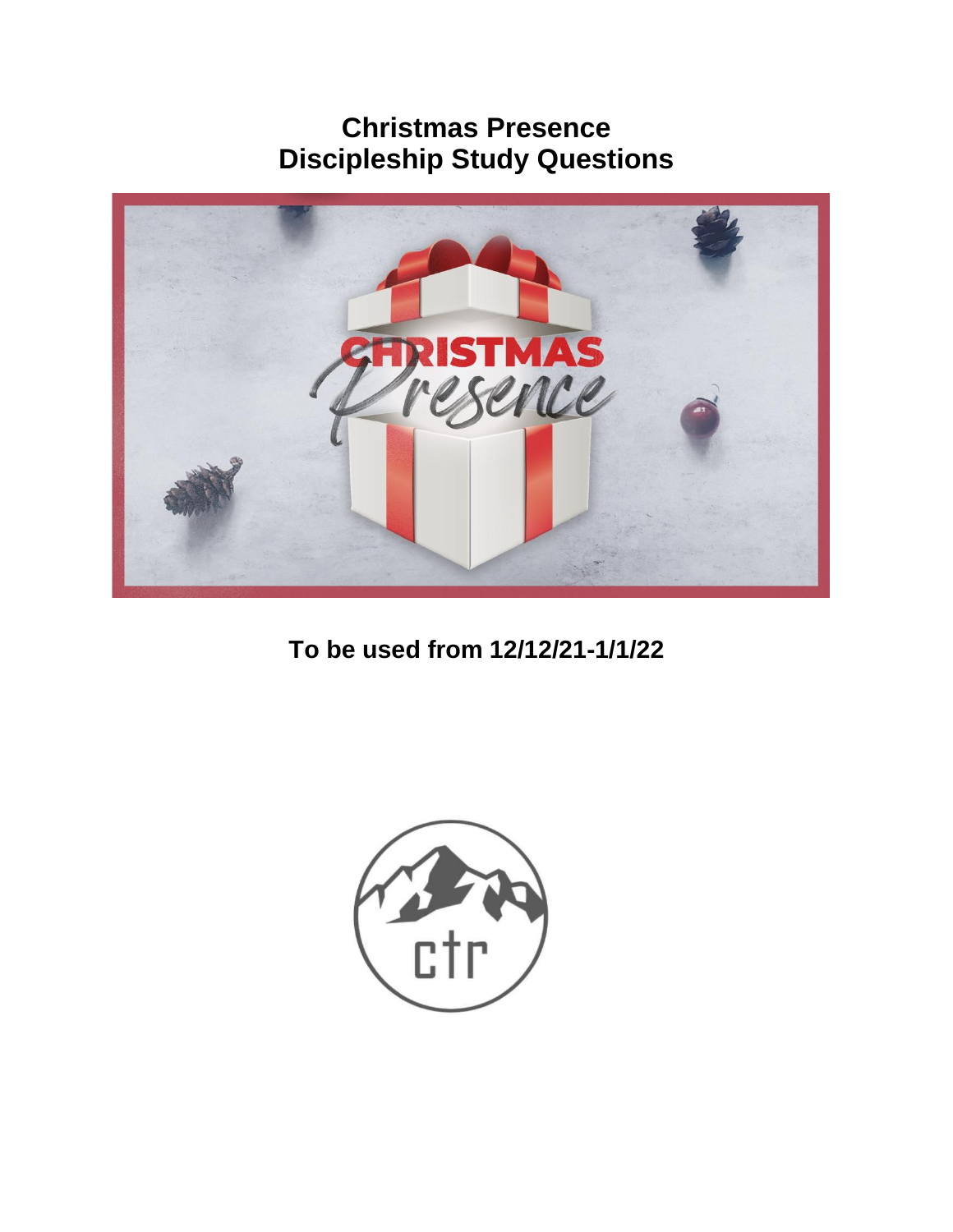**This Christmas season, we want to spend some time looking at the true impact of the baby who was born in a manger that long ago Christmas Day. Jesus' presence in our lives has the power to transform us at every level, and through every phase of life. Let's take a deeper look at how Jesus changes us: past, present and future. (***Though each passage is different than the passages preached on Sundays, they help us further explore the concepts taught on Sunday.***)**

## **Hide God's Word in Your Heart:**

*Individual:* Take a few days and do your best to memorize, or deeply familiarize yourself with, the scripture passage for the week.

*Group:* Choose one person from the group to commit the week's scripture passage to memory, or thoroughly summarize it in their own words, in order to present it to the group the following week.

## **Read the story:**

*Individual:* After you've committed the passage, or the essence of the passage, to memory, read two different translations of the scripture for the week.

*Group:* At your next group meeting, have two different group members read the story using different Bible translations.

## **Tell the story:**

*Individual:* Recite the story aloud from memory, or tell it to a friend or family member.

*Group:* Introduce the person who has learned the story for this week. Be ready to assist them if they get stuck at any point.

## **Rebuild the story:**

*Individual:* Re-read the story to fact check yourself.

*Group:* Use questions to help the group highlight the main points of the story and correct any omissions or misrepresentations of the story. The point is not to point out the story teller's mistakes, but rather to point people to the Word to ensure everyone understands it accurately.

## **Dig into the Word:**

*Individual:* Work through the questions and pray about what God reveals to you through His word. Discuss with a Christian friend or family member, if you choose.

*Group:* Work through the questions as a group, celebrating the work God is already doing in each person's life, and encouraging each other to trust Him in the places that need growth.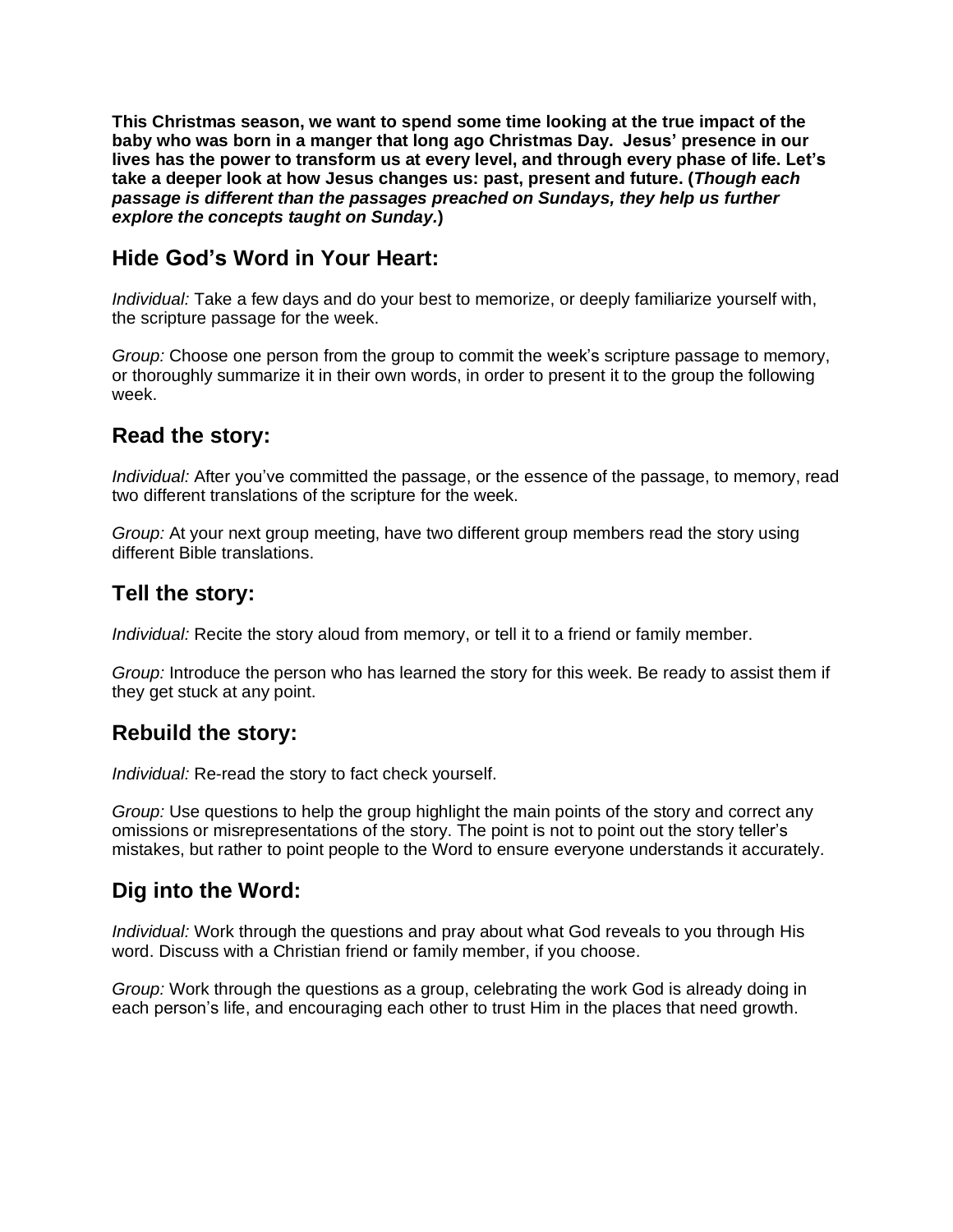## **Jesus' Presence Redeems Our Past**

### **Week 1: Read John 4:7-26**

### *Discovery Questions:*

What do we learn about God in this passage?

What is Jesus teaching the Samaritan woman?

What are you learning personally?

What is God calling you to do with what you've learned this week?

### *Life Application:*

#### *Read: John 6:32-40; Matthew 5:6*

What similarities do you see in the way Jesus is described in John 6 compared to the passage in John 4? What can we take away from these descriptions? How do these descriptions connect with the verse in Matthew 5?

What can we learn from these descriptions about our need for God? In similar terms, how might we describe a life void of God's presence?

In what ways have you tried to fill the hunger and thirst inside of you, that only Jesus can truly satisfy? How has your relationship with Jesus changed the kind of "food" you choose to take in? If your appetites have not changed, consider why?

What state was the Samaritan woman in when she had her encounter with Jesus? What can we learn from how Jesus approached her, and how should that shape how we treat others who may be far from God?

### *Prayer:*

Father, thank you for your gentleness in revealing and correcting our sin. Thank you for Jesus who makes repentance even possible. Thank you for your grace that covers over our past and gives us a new story going forward, with new mercies from you each and every day. Let the spiritual bread and water that you provide help love and compassion flow freely out of our own lives. In the name of Jesus, amen.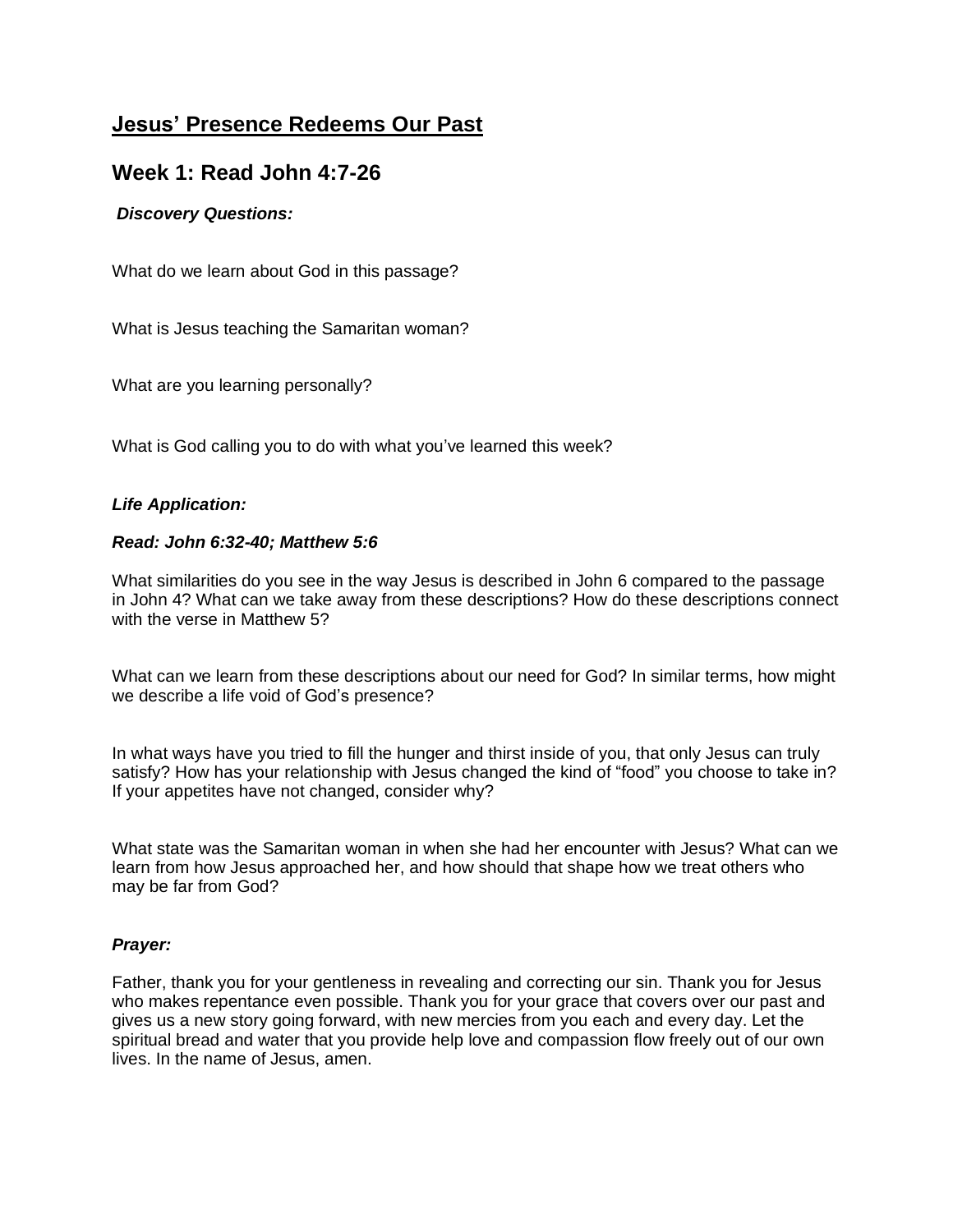## **Jesus' Presence Transforms Our Present**

## **Week 2: Read 2 Corinthians 5:16-21**

### *Discovery Questions:*

What do we learn about God in this passage?

What is Paul teaching the church in Corinth?

What are you learning personally?

What is God calling you to do with what you've learned this week?

### *Life Application:*

When a caterpillar transforms into a butterfly, it does not simply enter into its cocoon, grow a pair of wings, and come back out. The process inside the cocoon is utterly destructive of what was, and completely transformative. The caterpillar breaks down into its most basic cells, then those cells are reorganized into a new configuration, finally emerging from the cocoon in a totally new state, with more ability and more beauty than it ever had before.

How is our new life in Christ similar to a butterfly coming out of its cocoon?

Like a butterfly on its first flight, how did your perspective change after you became a Christ follower? What kinds of things do you now see differently, or from a different angle?

In what ways do you still think or act like a caterpillar that is stuck crawling on the ground? What do you need to do to change your perspective to align with what God has given you in Christ?

In v19-20, we are told we are Christ's ambassadors, sent to reconcile others to Him. What are you doing to help those around you find the same 'wings' you have been given in Christ?

### *Prayer:*

Father, thank you for the powerful gift of transformation. We praise you for doing the work that we could never have accomplished on our own. Help us set our hearts and minds on the things above, in the abilities you have given us through Christ. Grant us your perspective to see the things, the events, and the people around us, even ourselves, through your eyes. In the name of Jesus, amen.